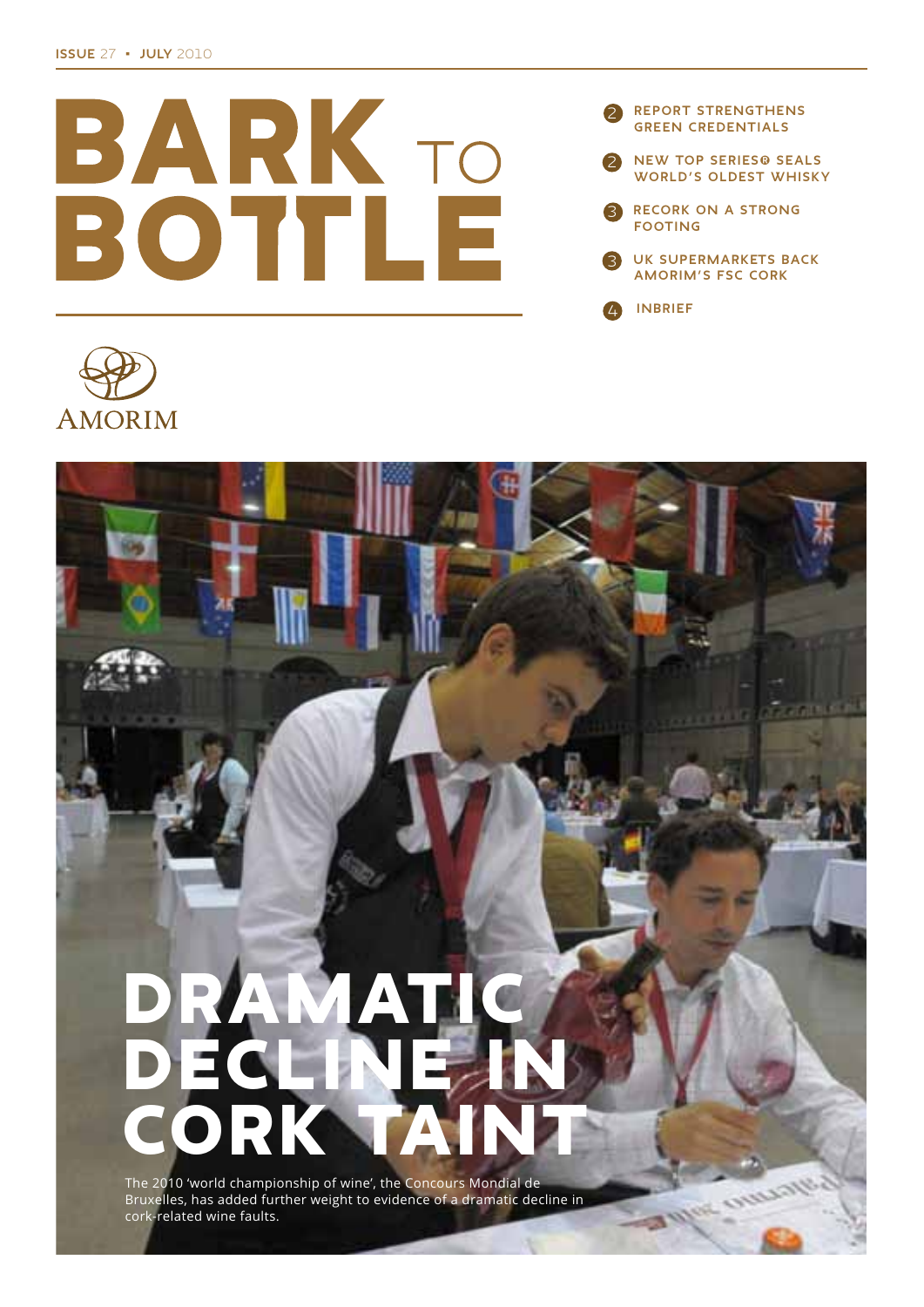

# **DRAMATIC DECLINE IN CORK TAINT**

**The 2010 'world championship of wine', the Concours Mondial de Bruxelles, has added further weight to evidence of a dramatic decline in cork-related wine faults.**

Of almost 7000 bottles opened at the prestigious event only one per cent were identified as being affected by 2,4,6-trichloroanisole (TCA).

Staged in Palermo Sicily in April, the competition attracted wine samples from more than 50 countries and as in previous years event organisers conducted an analysis of wine faults.

Of the thousands of wines tasted the panel of about 270 international judges rejected 120 samples. From this batch 68 were identified as being affected by TCA, commonly referred to as cork taint.

This figure represented 1.03 per cent

of wines opened and is consistent with findings from several recent wine events that have shown the incidence of cork related taint to be either at or less than one per cent.

At last year's Concours Mondial de Bruxelles the wine faults assessment recorded TCA at just below one per cent, representing seven years of sustained decline in line with the anti-TCA measures steadily introduced by major cork producers during this period.

"While the TCA-taint controversy is progressively dying out, the cork stopper is more than ever quality wines' natural companion," said Thomas Costenoble,



oenologist and director of the Concours Mondial de Bruxelles.

Late last year at WineFuture in Spain, internationally renowned wine critic Robert Parker conducted a grenache tasting for almost 600 guests at which the incidence of TCA was less than one per cent. During the event Parker stated that cork quality had clearly improved.

In January, The Great Claret Tasting a review of over 200 Bordeaux wines from the 2006 vintage — had "hardly any corktainted bottles" according to a report in Britain's Financial Times.

And last October the Washington-based French Wine Society emphasised that corkrelated taint was not an issue at its annual conference. Over 500 bottles of wine were opened and only four were affected by TCA.

The French Wine Society announcement followed a report in Vineyard & Winery Management by Dr Christian Butzke — a leading American professor of oenology and wine judge — that stated TCA was no longer a major problem for the US wine industry. Dr Butzke drew this conclusion after reviewing thousands of wines at the Indy International Wine Competition.

Oenologist Michel Rolland — widely regarded as the world's foremost wine consultant — echoed Butzke's views when he told Argentina's Clarín newspaper that today winemakers can use corks "without any problem".

Amorim's chairman and CEO António Amorim said the 2010 Concours Mondial de Bruxelles had confirmed cork's improved performance.

"In recent years several major wine competitions have demonstrated the fact that cork quality has improved significantly," he said.

"The industry has made great progress on TCA and some of cork's loudest critics are now recognising that and quietly acknowledging cork's improved performance."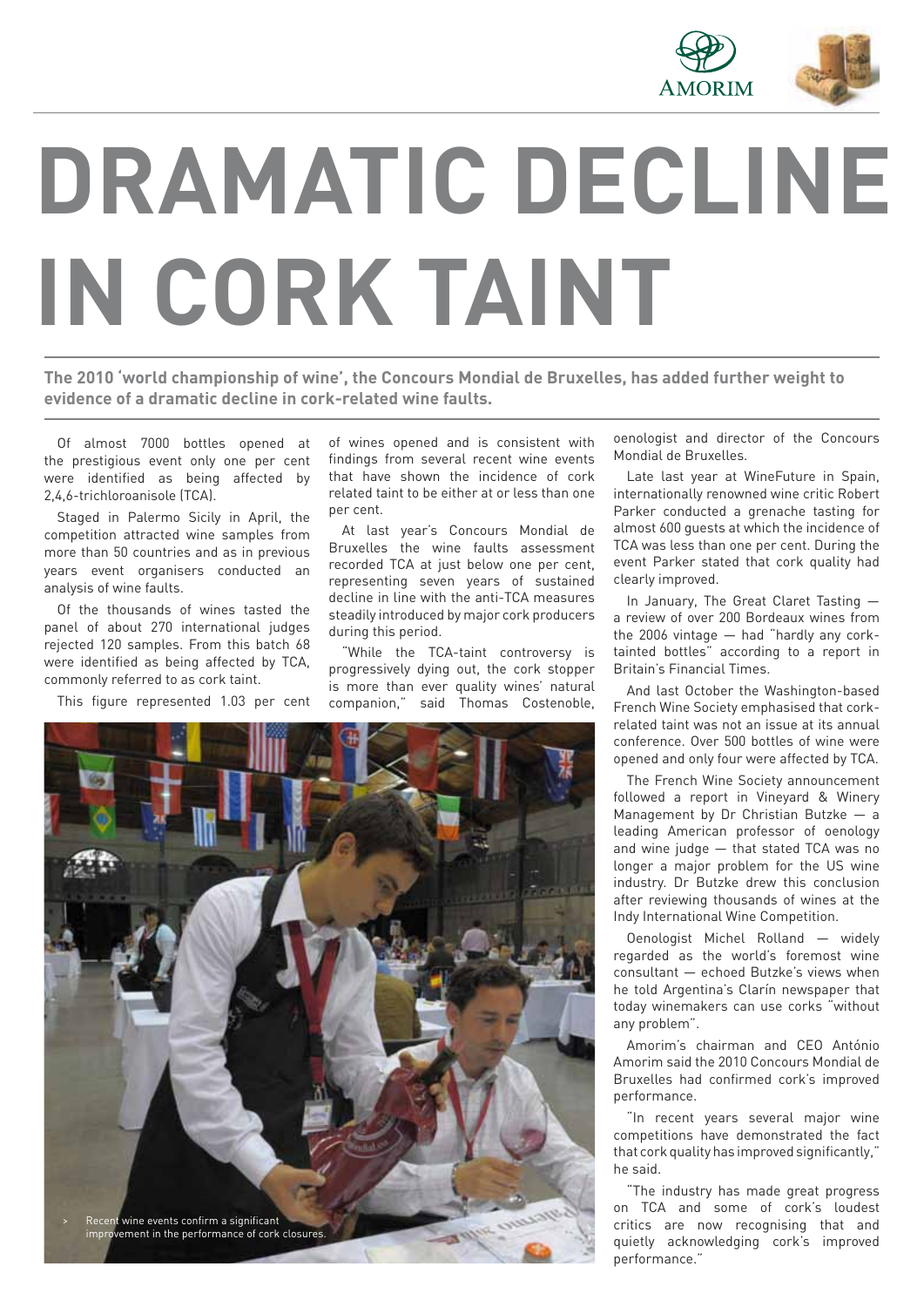



### **REPORT STRENGTHENS GREEN CREDENTIALS**

Corticeira Amorim has continued to build on its strong environmental credentials through a series of initiatives outlined in its fourth Sustainability Report.

Among the highlights in the 2009 Sustainability Report are a 16 per cent reduction in carbon dioxide emissions over the previous year and the recycling of 662 tonnes of natural cork.

 Corticeira Amorim also extended its support for sustainable cork forestry practices by funding a free technical advisory service for forest landowners.

In 2009 the company continued to promote the Forest Stewardship Council (FSC) certification system. Amorim has led the way in this area since the certification of the first cork manufacturing facilities in 2007.

The Cork Stoppers and Cork Composites business units joined Amorim Floor & Wall Coverings as members of WWF's Iberian Forest Trade Network. This worldwide network of companies promotes the responsible consumption of forest products.

In a year that was characterised by a global economic slowdown that placed financial constraints on many companies, Corticeira Amorim has strongly reaffirmed its commitment to sustainable development," said Corticeira Amorim chairman and CEO António Amorim.

'With the support of a wide range of stakeholders we have achieved most of the environmental objectives that we set for the year under review and recorded some significant victories for the environment."

The 2009 Corticeira Amorim Sustainability Report is available at www.corticeiraamorim.com/ relatorios2009

# **NEW TOP SERIES® SEALS WORLD'S OLDEST WHISKY**

Corticeira Amorim's new Top Series® premium cork closure range is quickly making its mark at the top-end of the spirits market having been chosen to seal the world's oldest bottled single malt whisky.

Scottish whisky merchant Gordon & MacPhail recently released the Mortlach 70-year-old whisky at a ceremony in Edinburgh Castle with a price tag of £10,000 a bottle.

Its packaging has been carefully selected and comprises a stunning teardrop-shaped hand-blown crystal decanter sealed with the 'Prestige' cork stopper from Amorim's Top Series<sup>®</sup> range.

Distributed under Gordon & MacPhail's 'Generations' brand, only 54 standard size 700ml decanters with a recommended UK retail price of £10,000 each and 162 smaller decanters (200ml) priced at £2500 have been released.

Founded in 1895, Gordon & MacPhail is widely recognised as the custodian of some of the oldest and rarest single malt whiskies.

'We believe Mortlach 70 years old is a malt without comparison," said David and Michael Urquhart, the joint managing directors of Gordon & MacPhail.

The whisky has aged since 15 October 1938 in an ex-bodega sherry hogshead cask made from Spanish oak.



The stopper features a stylish metallic cap and silver finish carefully designed to match the decanter's shape and its striking silver base. The packaging is completed with a handmade Brazilian rosewood box.

 Corticeira Amorim's director of marketing and communications Carlos de Jesus said the company was delighted to have its new product play a prominent role in the packaging of such a special whisky.

"The Top Series® range was developed to create custom-made packaging solutions for the premium sector of the spirits market utilising new technology and cutting-edge design," he said.

"The innovative and stylish packaging of Gordon & MacPhail's 70-year-old whisky is a perfect example of the type of partnerships we will continue to develop with the world's most important spirits brands."

Corticeira Amorim's Top Series® range was commercially launched early this year to meet the needs of premium spirits producers.

Developed by Amorim's Luxury Unit, the range takes advantage of natural cork's performance and sustainability attributes to provide the spirits industry with quality closures that boast strong environmental credentials.

Presented in four product segments — Prestige, Elegance, Premium and Classic Value — the range provides a wide array of closure solutions using a variety of elegant materials and state-of-the-art production techniques.

Top Series® 'Prestige' is the pinnacle of the range with the capsules developed from deluxe materials ranging from crystal to precious metals or exotic timbers.

Amorim responds to specific needs by developing innovative customised solutions that allow customers to differentiate their packaging as evident in the unique closure solution presented to Gordon & MacPhail.

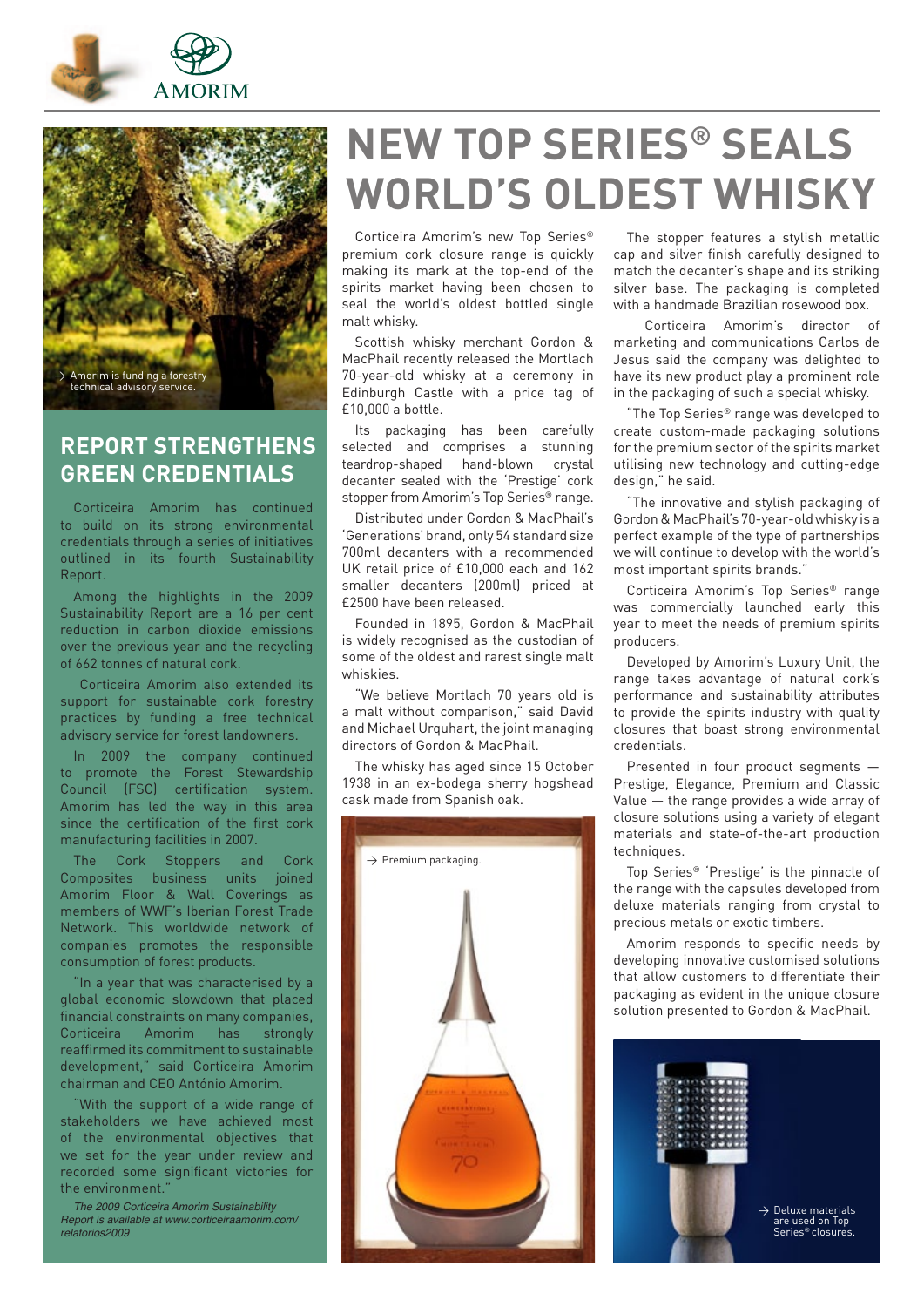

# **RECORK ON A STRONG FOOTING**

ReCORK by Amorim, a US-based cork recycling program, continues to build momentum with the announcement of a major partnership with a Canadian shoe manufacturer, strategic agreements with leading US wine trade associations and a re-branding program that is raising its consumer profile.

ReCORK has entered into a partnership with SOLE to reclaim and 'upcycle' a portion of the billions of natural cork wine and champagne closures opened each year by US and Canadian consumers.

A leading footwear manufacturer that distributes its products throughout North America, SOLE has been working with ReCORK for 12 months and the formal agreement will dramatically expand collection efforts.

 "ReCORK provided us with thousands of used corks and we did the R&D necessary to successfully come up with a cork blend in our footwear products that enhances the material properties of the footwear while extending the useful life of the cork for years to come," said SOLE chief executive Mike Baker.

ReCORK has also announced that the Walla Walla Valley Wine Alliance Board (WWVWA) has selected ReCORK to collect and recycle used and surplus natural cork closures from its 100-plus members in Washington state.

"When you consider there are 13 billion natural corks sold into the world market each year, most of which find their way into already overcrowded landfills, it just makes sense to find new uses for this, until recently, under-appreciated resource," said Elizabeth Martin-Calder, executive director of WWVWA.

 Event-based partnerships are also a feature of the program, such as the decision by the Washington State Wine Commission to select ReCORK as its natural cork recycling partner for its Taste Washington! wine and food event. ReCORK is now working with the commission on a recycling program for its 650 members.

 Through partnerships such as these, ReCORK has recycled more than six million natural wine corks since 2007 with a dramatic increase in volume over the past six months.

Previously known as ReCORK America, the program has been re-branded to raise awareness of the role cork forests play as a sustainable natural resource and to increase the number of natural wine corks recycled.

Natural cork wine closures are a truly sustainable resource and one of the few forms of product packaging that is 100 per cent recyclable, renewable and biodegradable.

Visit the new ReCORK website at www.recork.org



# **UK SUPERMARKETS BACK AMORIM'S FSC CORK**

Two leading supermarket chains in the United Kingdom have committed to using Amorim's environmentally friendly FSC corks in 2010.

 Early this year Sainsbury's announced it would become the first retailer to make all its corks Forest Stewardship Council (FSC) certified.

 The move started with the supermarket's Blanc de Noirs Champagne and will include all wines, spirits and beers sealed with natural cork closures by the end of 2010.

 It will make Sainsbury's the biggest user of FSC certified corks in the world.

Amorim is the sole supplier of natural cork closures to Sainsbury's and the retailer is committed to ensuring all the cork it uses comes from the most sustainably managed forests.

The Co-operative Group — which has more than 2500 food stores and supermarkets across the UK — has also committed to Amorim's environmentally

friendly closures, announcing that its ownbrand wines packed at Kingsland Wines will be sealed with FSC certified corks.

The Co-operative Group intends to continue working with its supply base to



move about a third of its own-brand wines to FSC corks in 2010.

Amorim stopper division CEO Victor Ribeiro applauded the commitment by Sainsbury's and The Co-operative Group.

"The UK wine trade makes a vital contribution to the maintenance of the unique triple bottom-line balance between environmental, social and economic issues associated with the cork forests of the Western Mediterranean," he said.

"Because 70 per cent of the valueadded income created by natural cork comes from its wine and champagne stopper application, the kind of leadership demonstrated by Sainsbury's goes a long way to help support a more sustainable trade.

 "We are also delighted that The Co-operative Group has embraced FSC certified closures and we look forward to working closely with them as they move more of their wines to FSC corks."